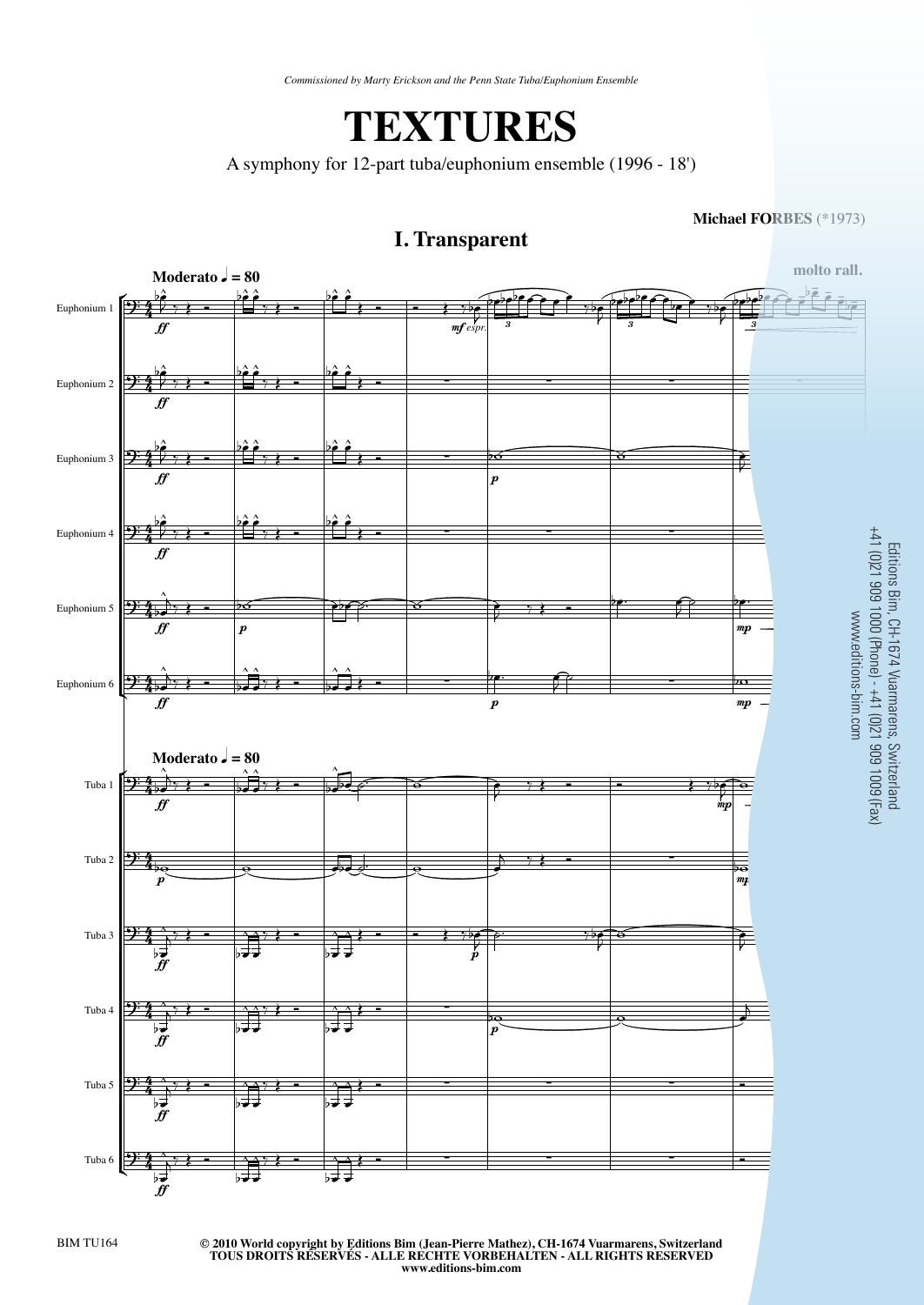

Unauthorized duplication is illegal - Les reproductions non-autorisées sont illicites - Unerlaubte Vervielfältigung ist rechtswidrig<br>© World copyright 2010 by Editions Bim, CH-1674 Vuarmarens, Switzerland - M. Forbes, Text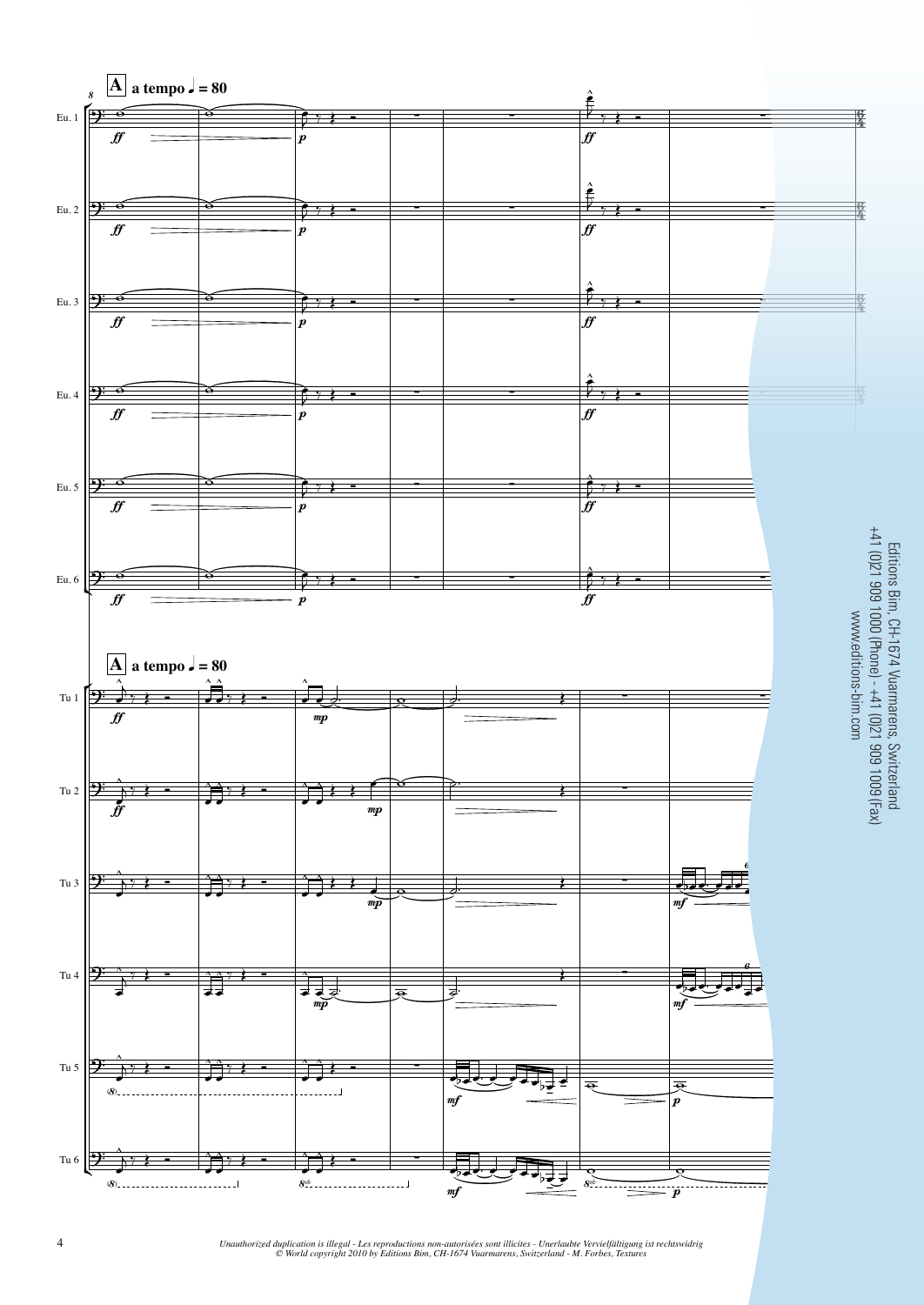

Unauthorized duplication is illegal - Les reproductions non-autorisées sont illicites - Unerlaubte Vervielfältigung ist rechtswidrig<br>© World copyright 2010 by Editions Bim, CH-1674 Vuarmarens, Switzerland - M. Forbes, Text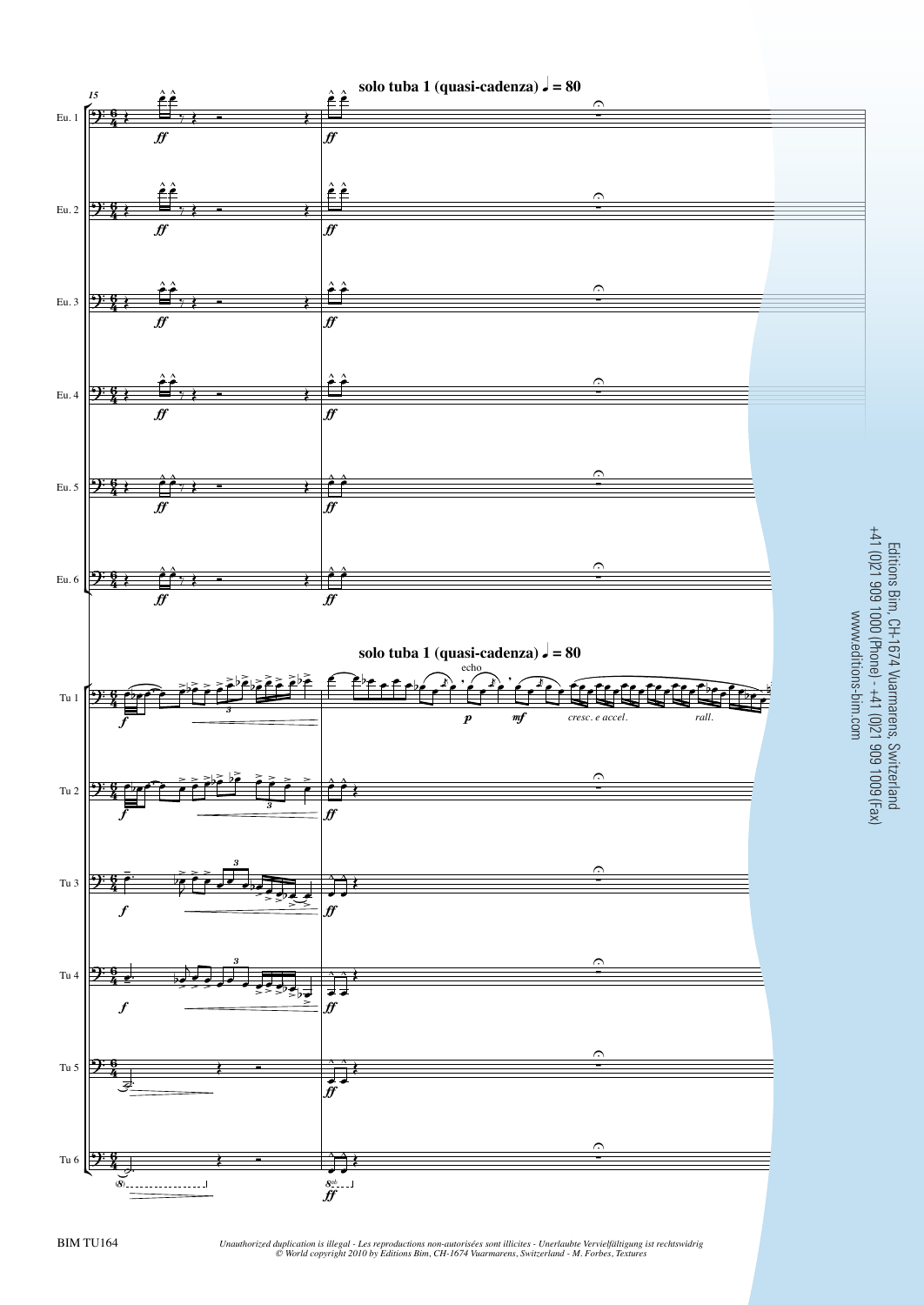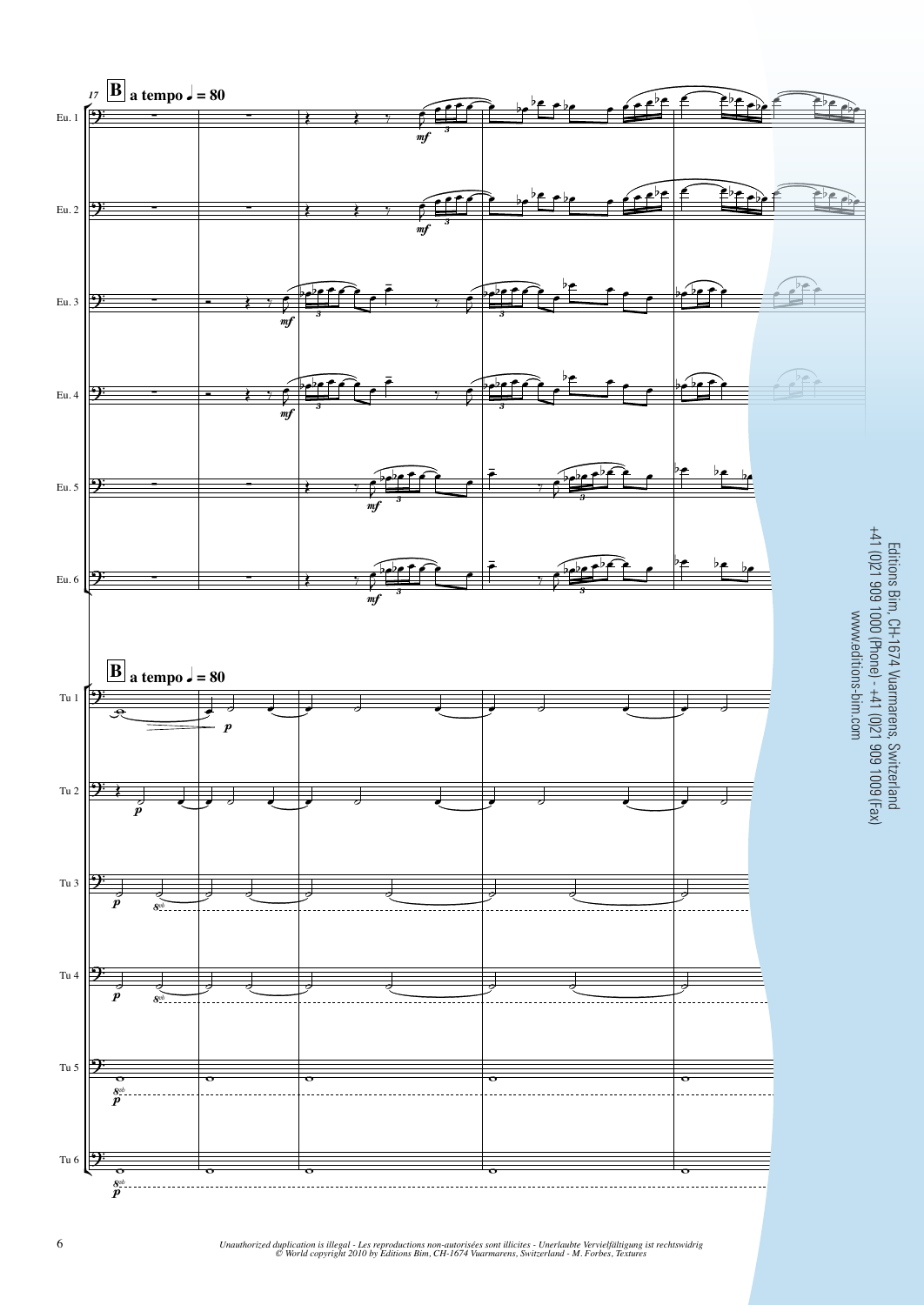

Unauthorized duplication is illegal - Les reproductions non-autorisées sont illicites - Unerlaubte Vervielfältigung ist rechtswidrig<br>© World copyright 2010 by Editions Bim, CH-1674 Vuarmarens, Switzerland - M. Forbes, Text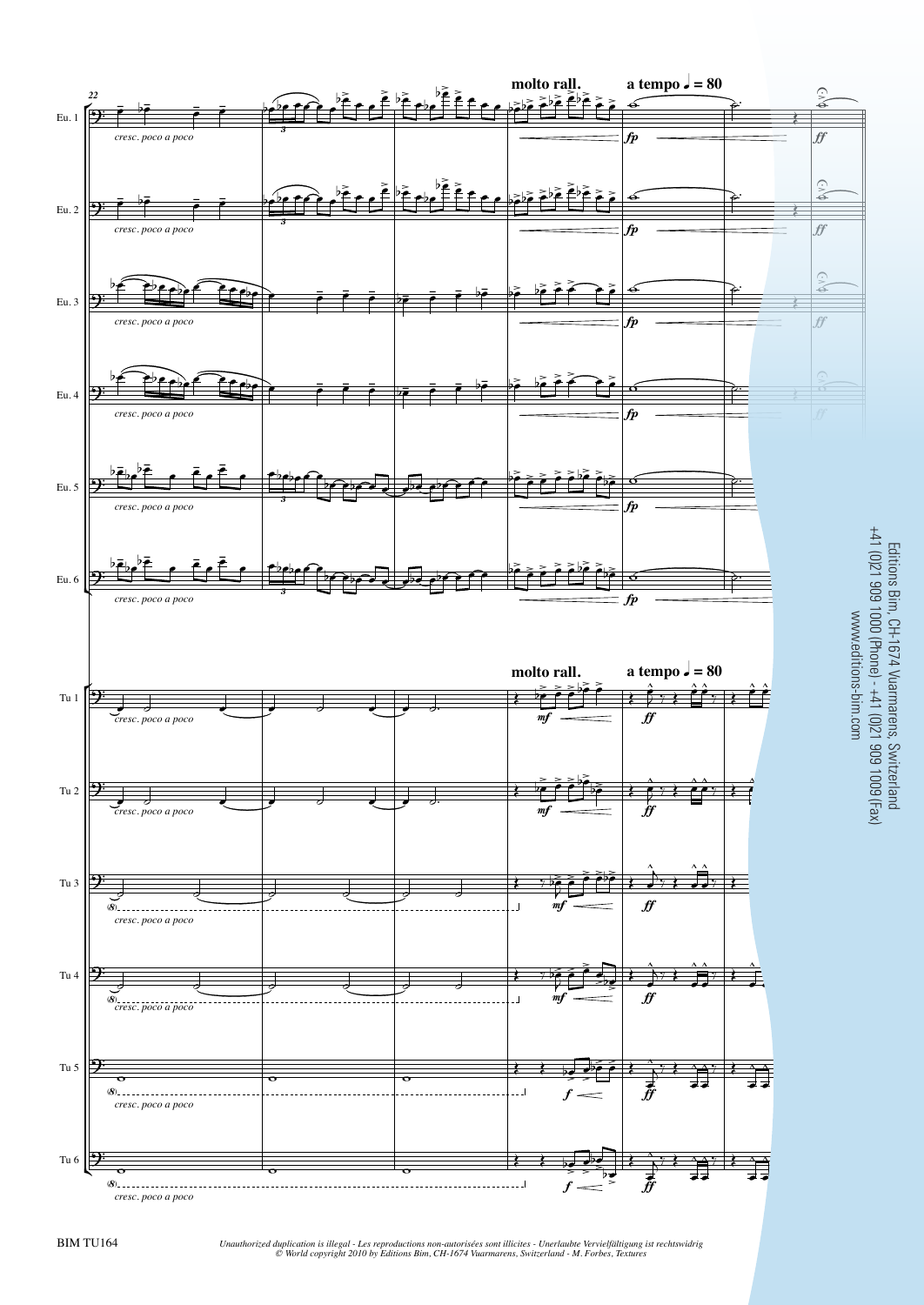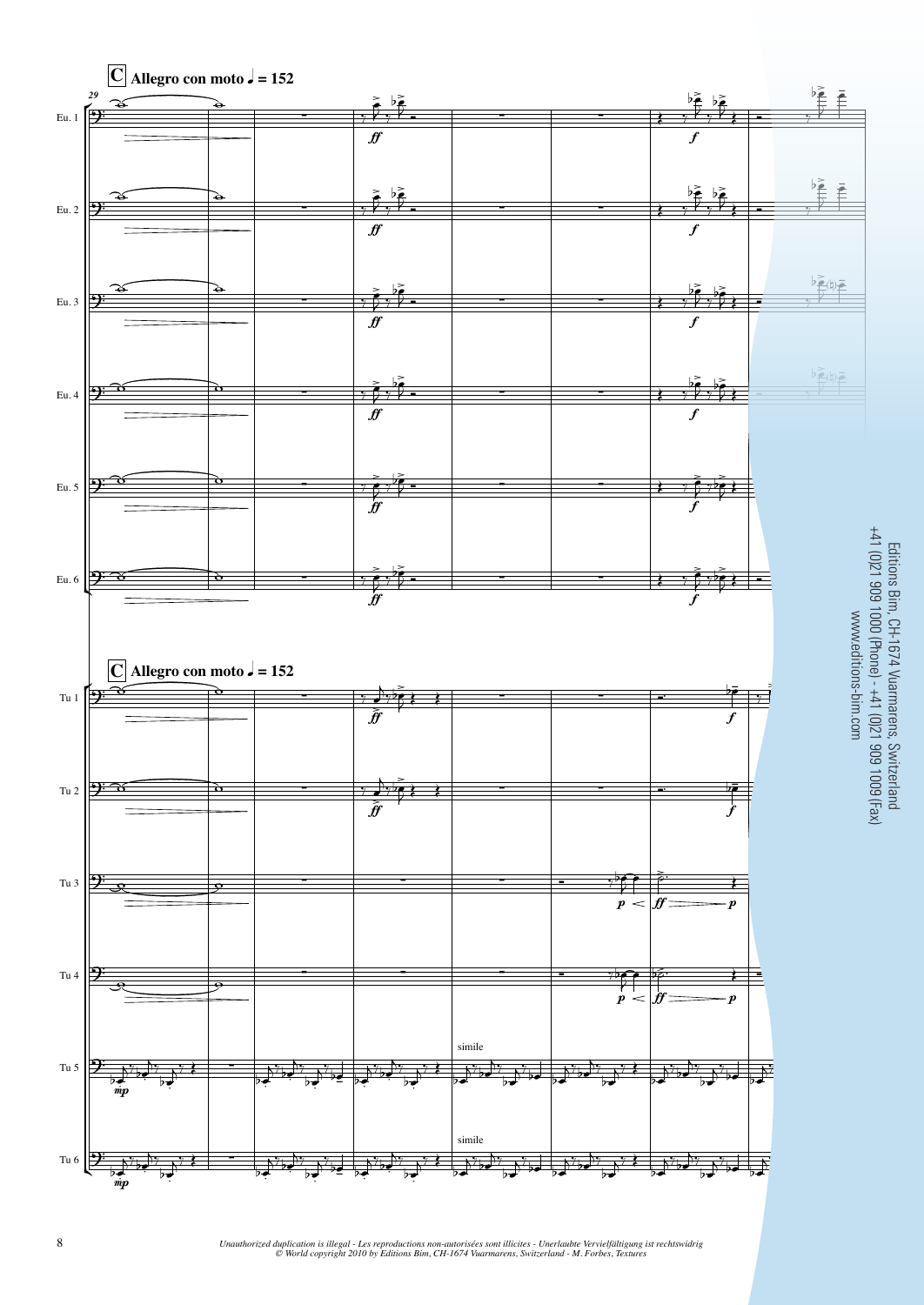

Unauthorized duplication is illegal - Les reproductions non-autorisées sont illicites - Unerlaubte Vervielfältigung ist rechtswidrig<br>© World copyright 2010 by Editions Bim, CH-1674 Vuarmarens, Switzerland - M. Forbes, Text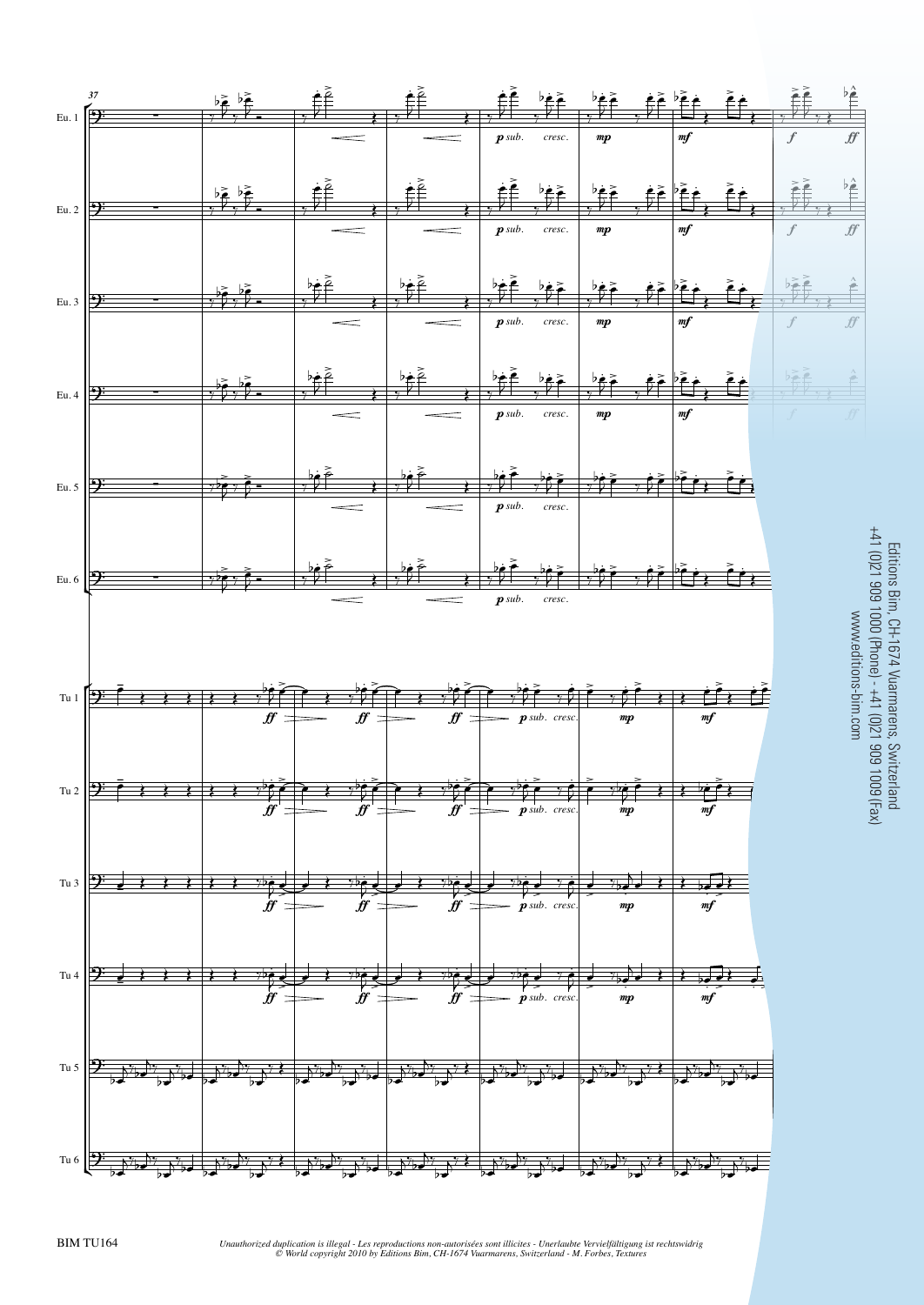

10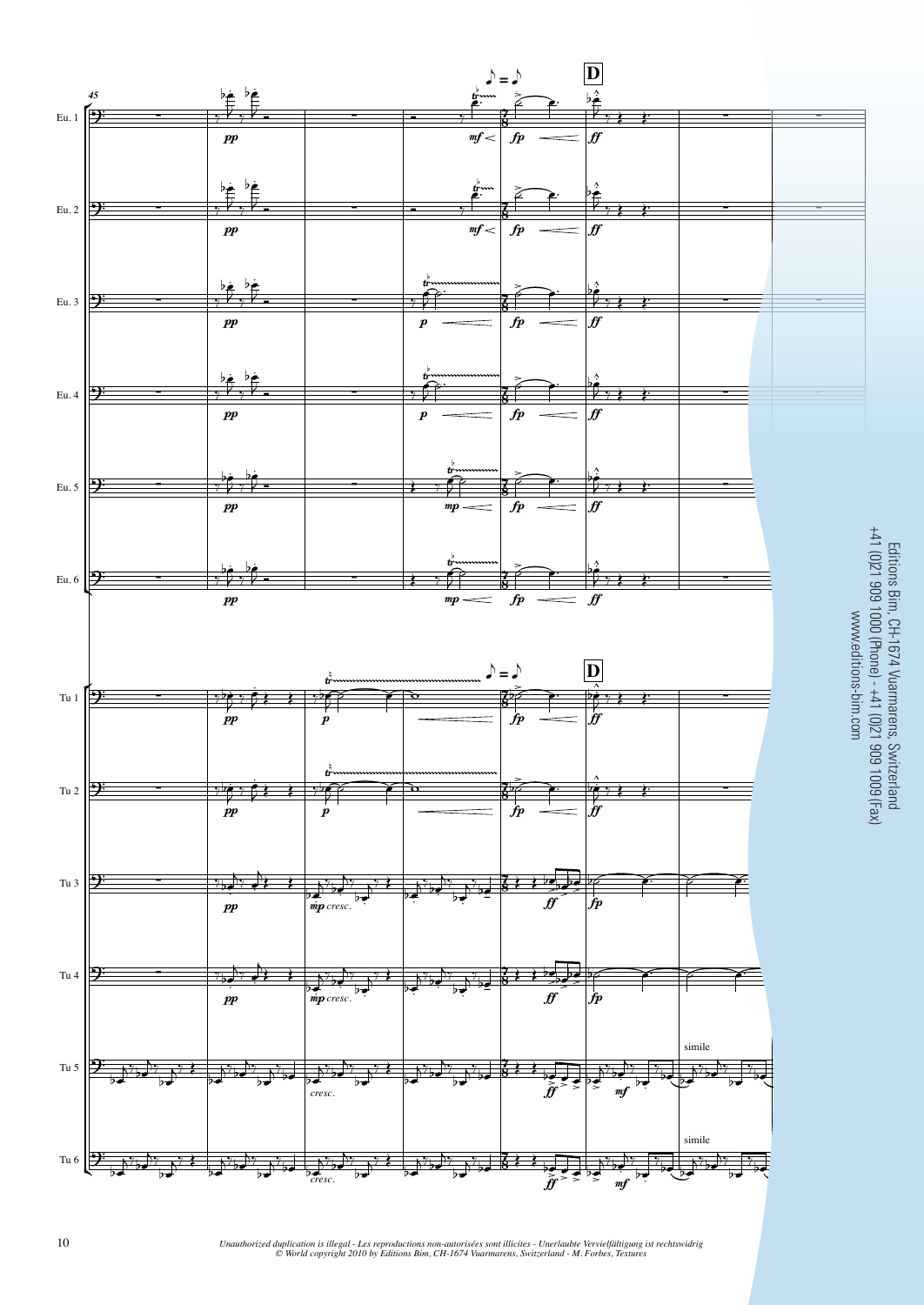

Unauthorized duplication is illegal - Les reproductions non-autorisées sont illicites - Unerlaubte Vervielfältigung ist rechtswidrig<br>© World copyright 2010 by Editions Bim, CH-1674 Vuarmarens, Switzerland - M. Forbes, Text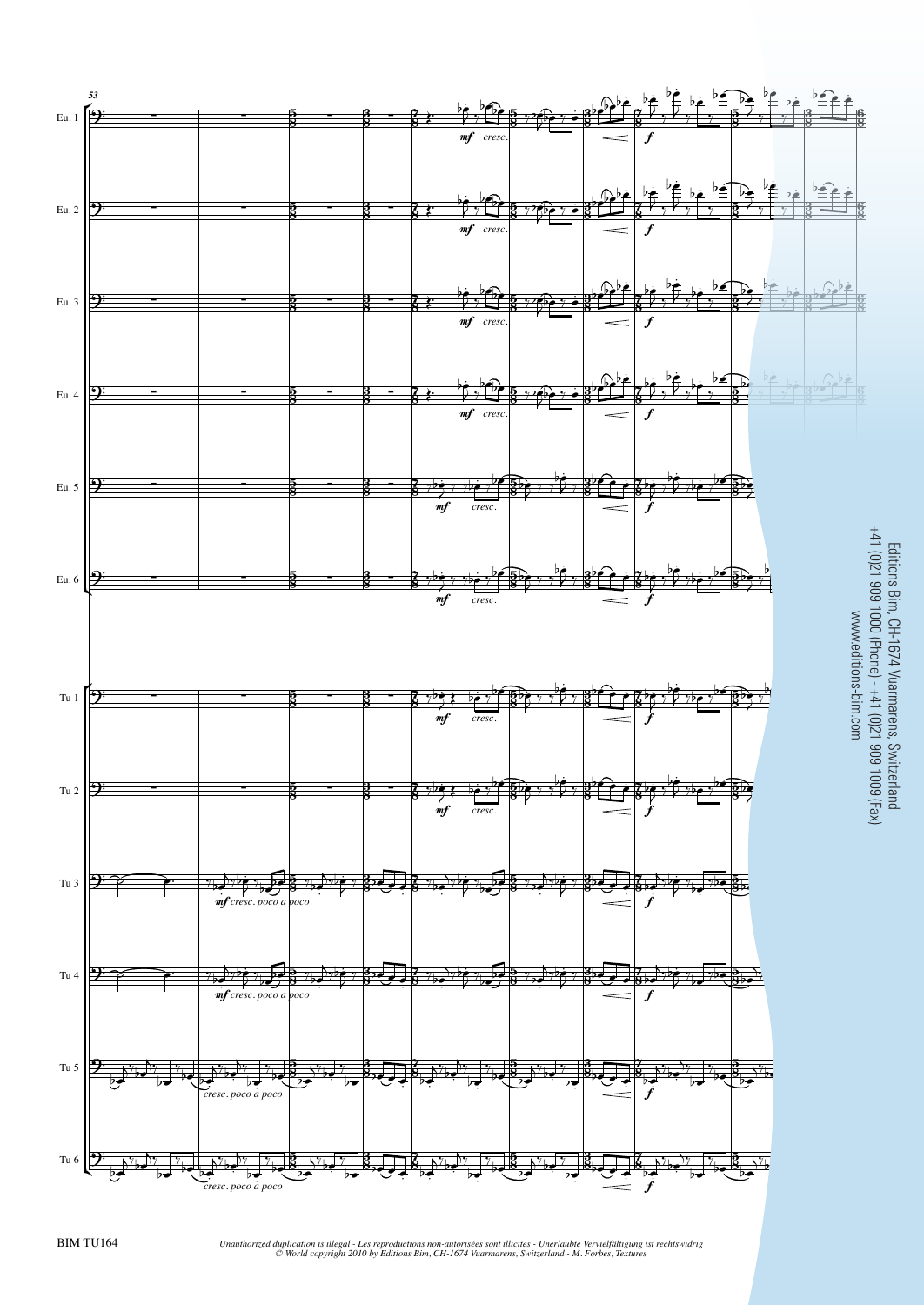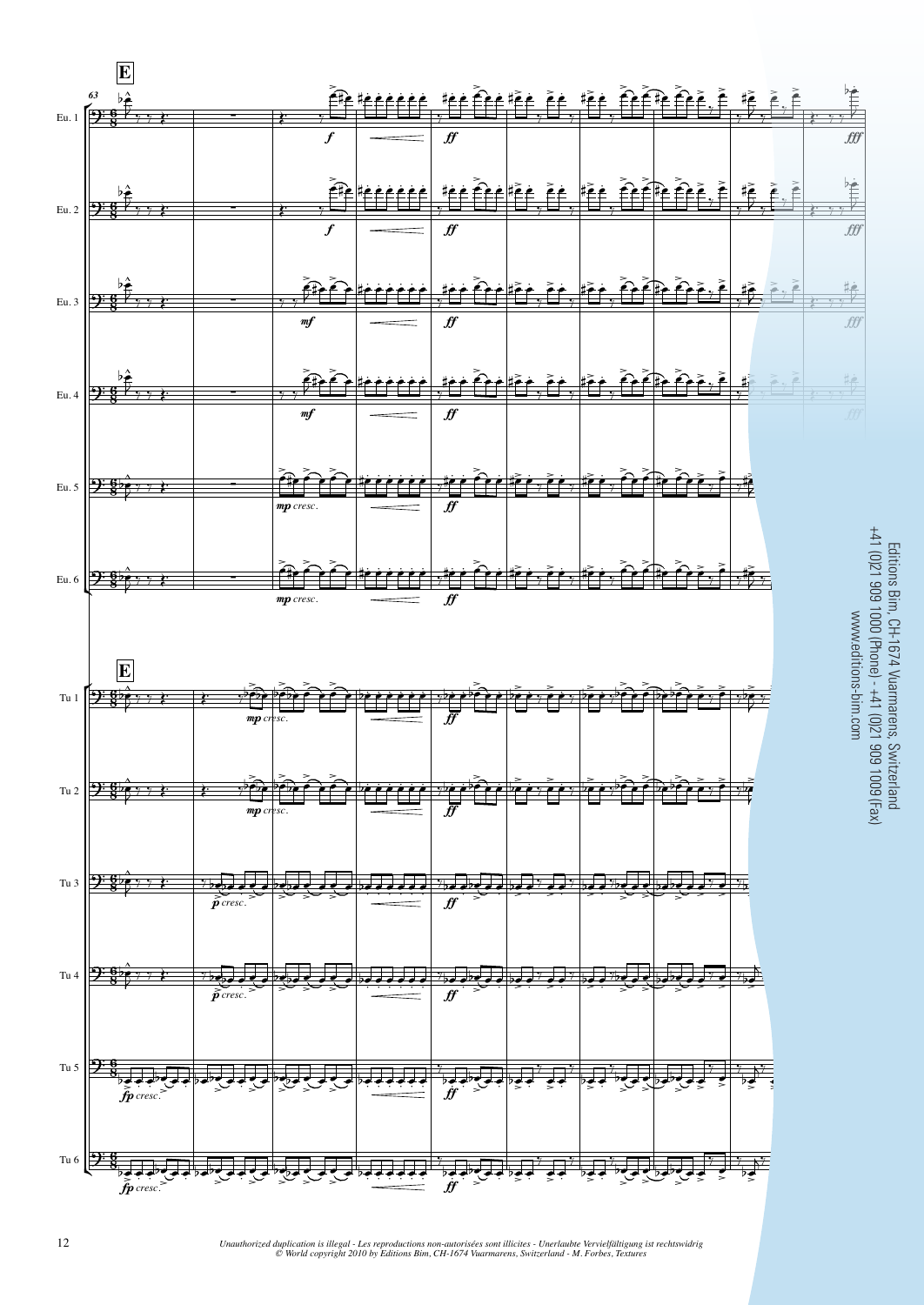## **II. Translucent**



Editions Bim, CH-1674 Vuarmarens, Switzerland<br>+41 (0)21 909 1000 (Phone) - +41 (0)21 909 1009 (Fax)<br>www.editions-bim.com Editions Bim, CH-1674 Vuarmarens, Switzerland +41 (0)21 909 1000 (Phone) - +41 (0)21 909 1009 (Fax)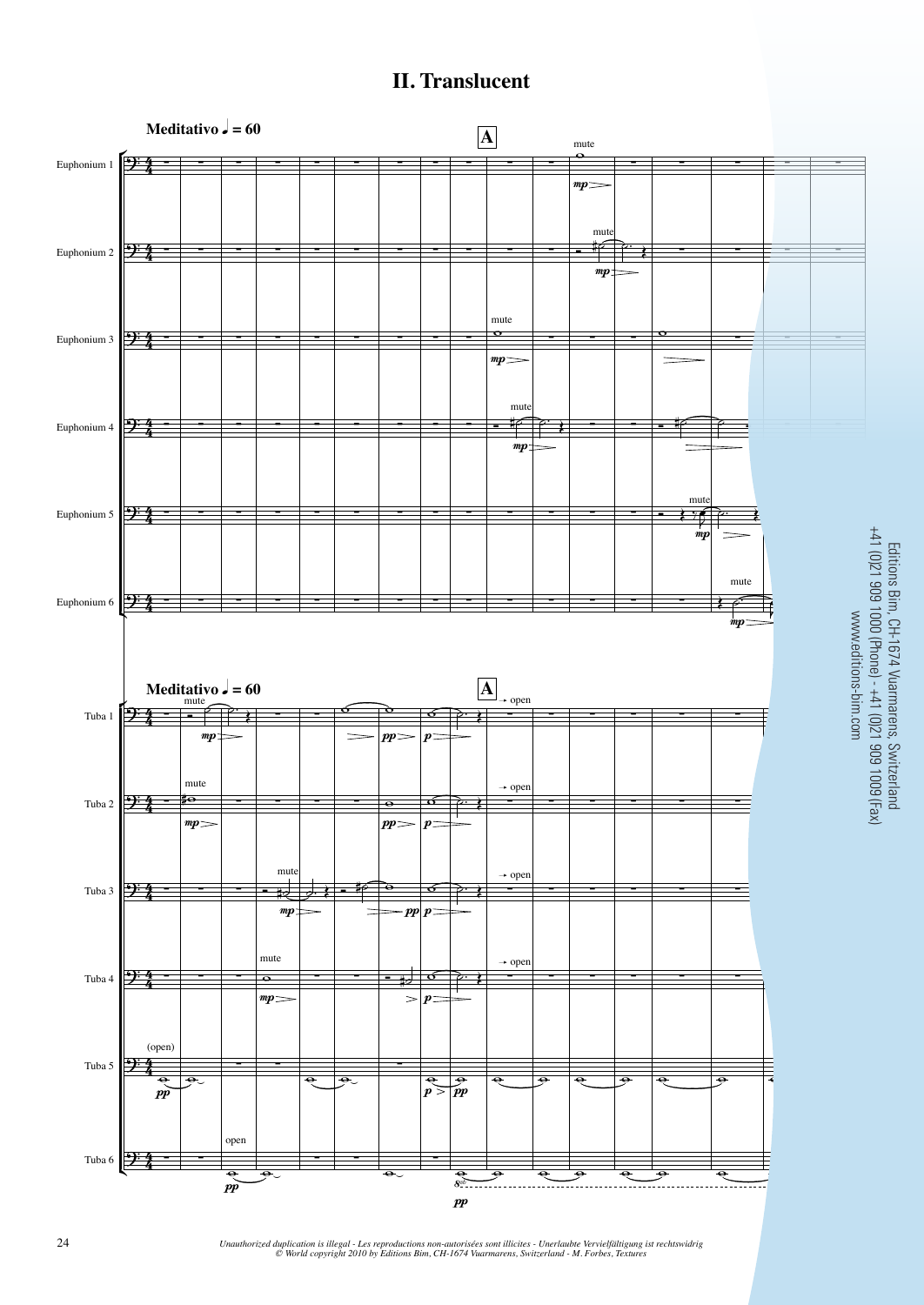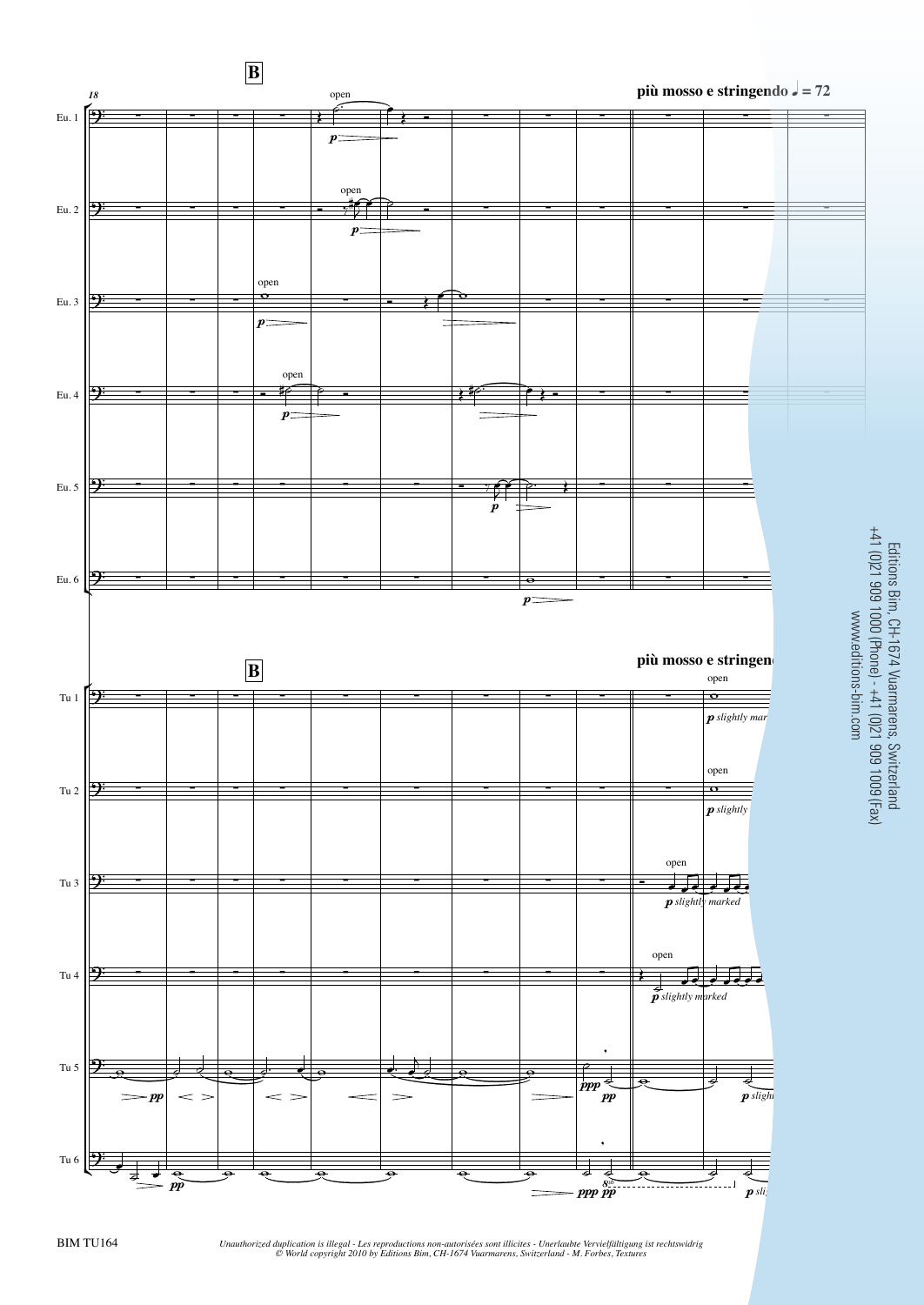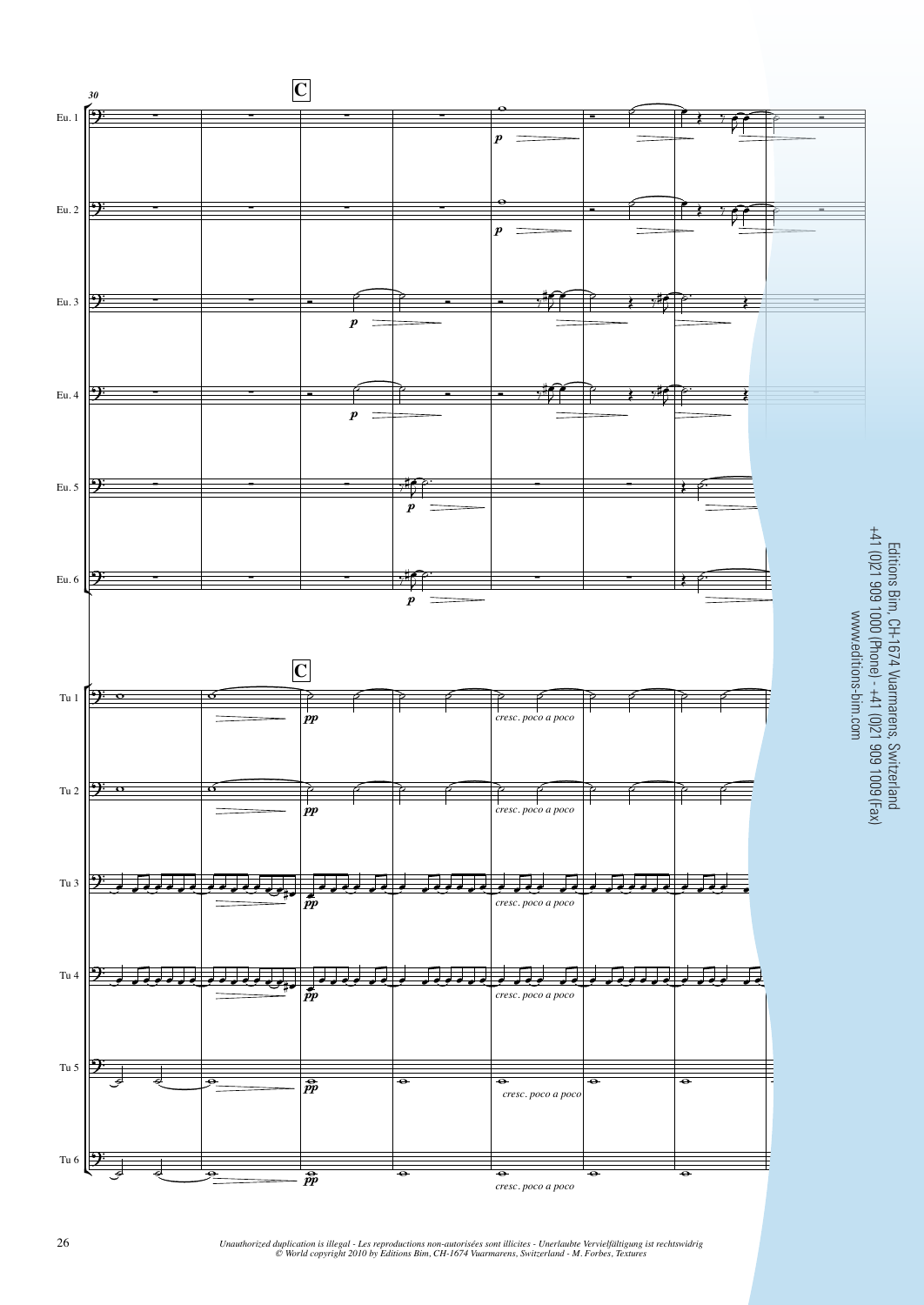

Unauthorized duplication is illegal - Les reproductions non-autorisées sont illicites - Unerlaubte Vervielfältigung ist rechtswidrig<br>© World copyright 2010 by Editions Bim, CH-1674 Vuarmarens, Switzerland - M. Forbes, Text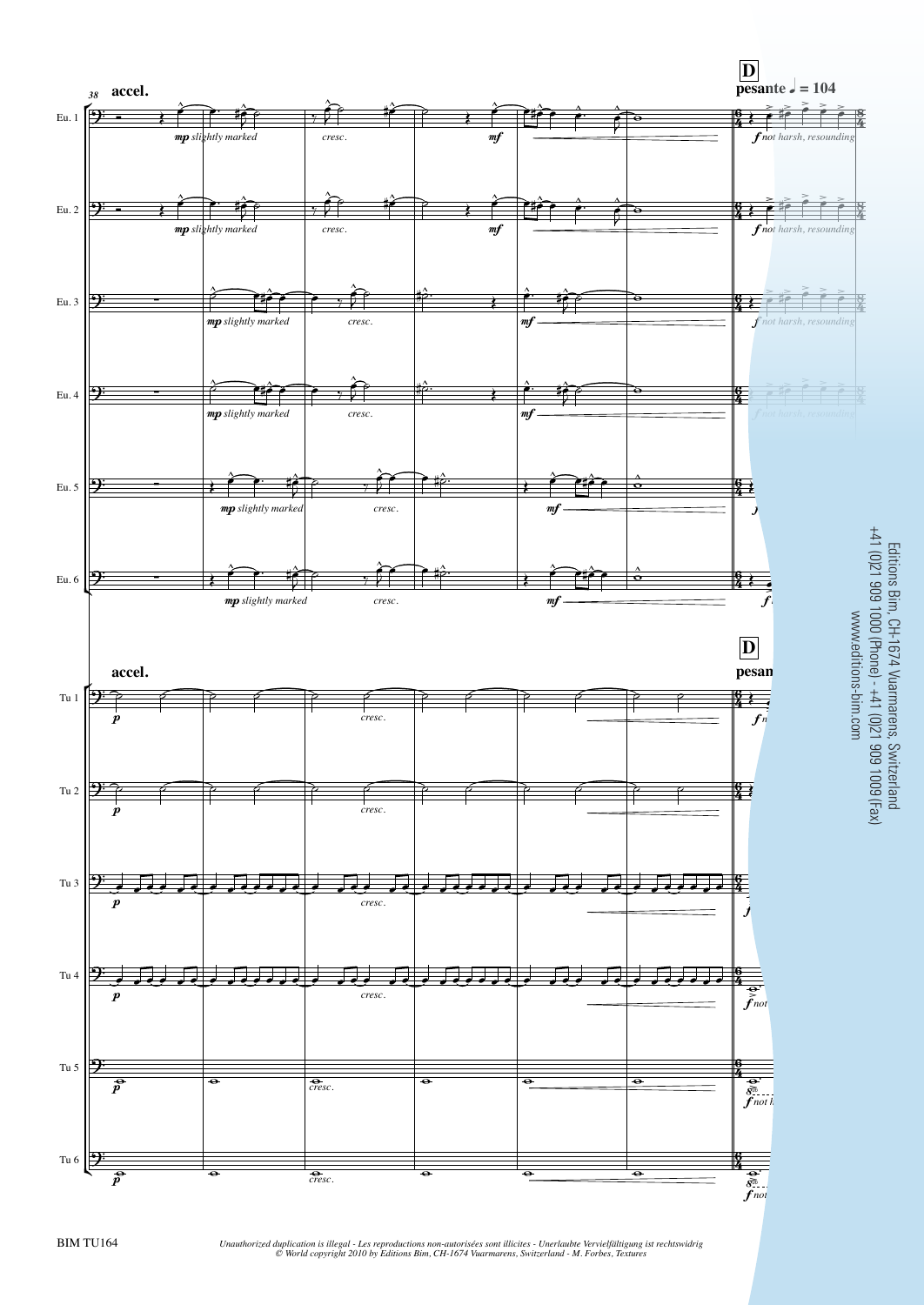

28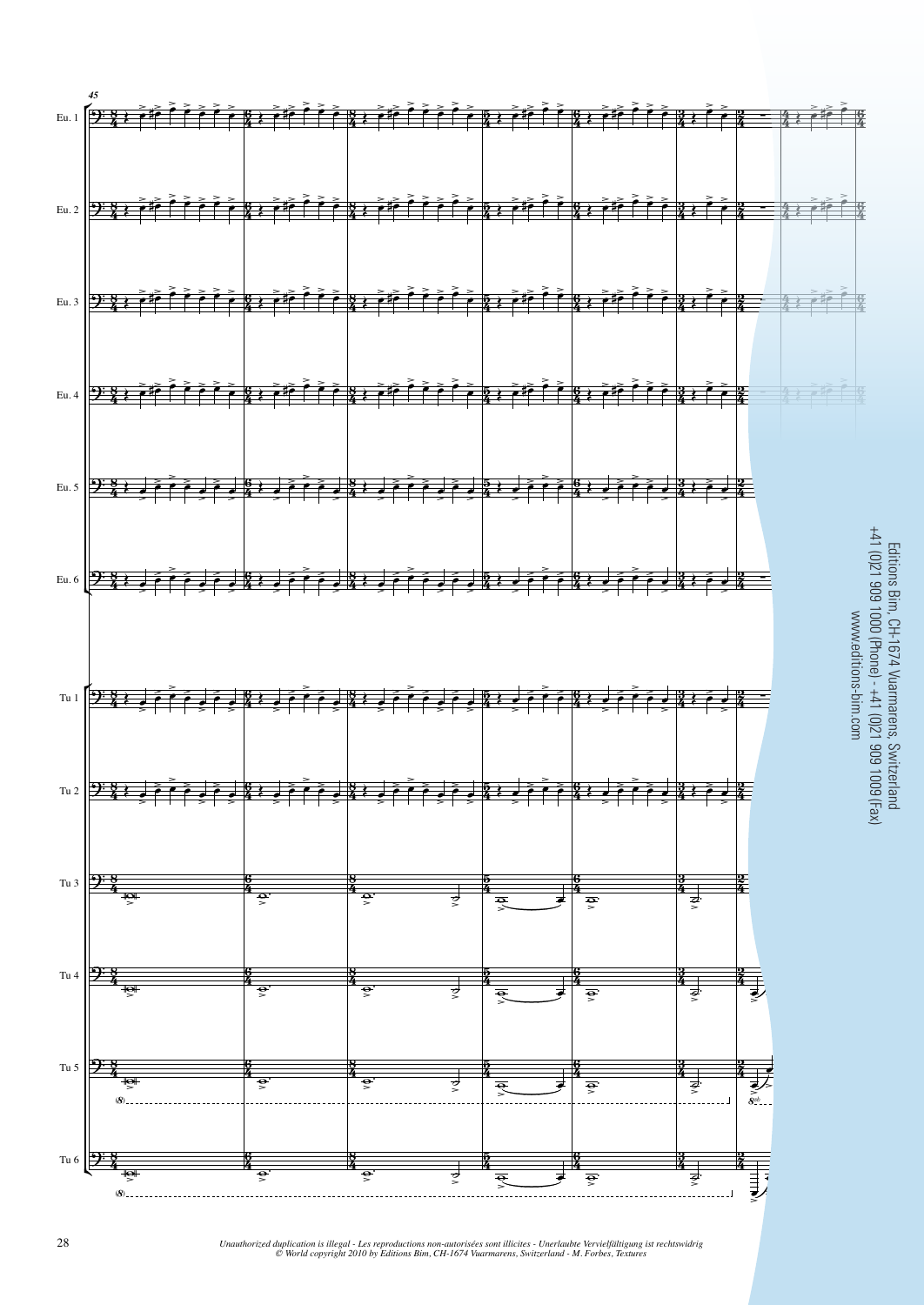

Unauthorized duplication is illegal - Les reproductions non-autorisées sont illicites - Unerlaubte Vervielfältigung ist rechtswidrig<br>© World copyright 2010 by Editions Bim, CH-1674 Vuarmarens, Switzerland - M. Forbes, Text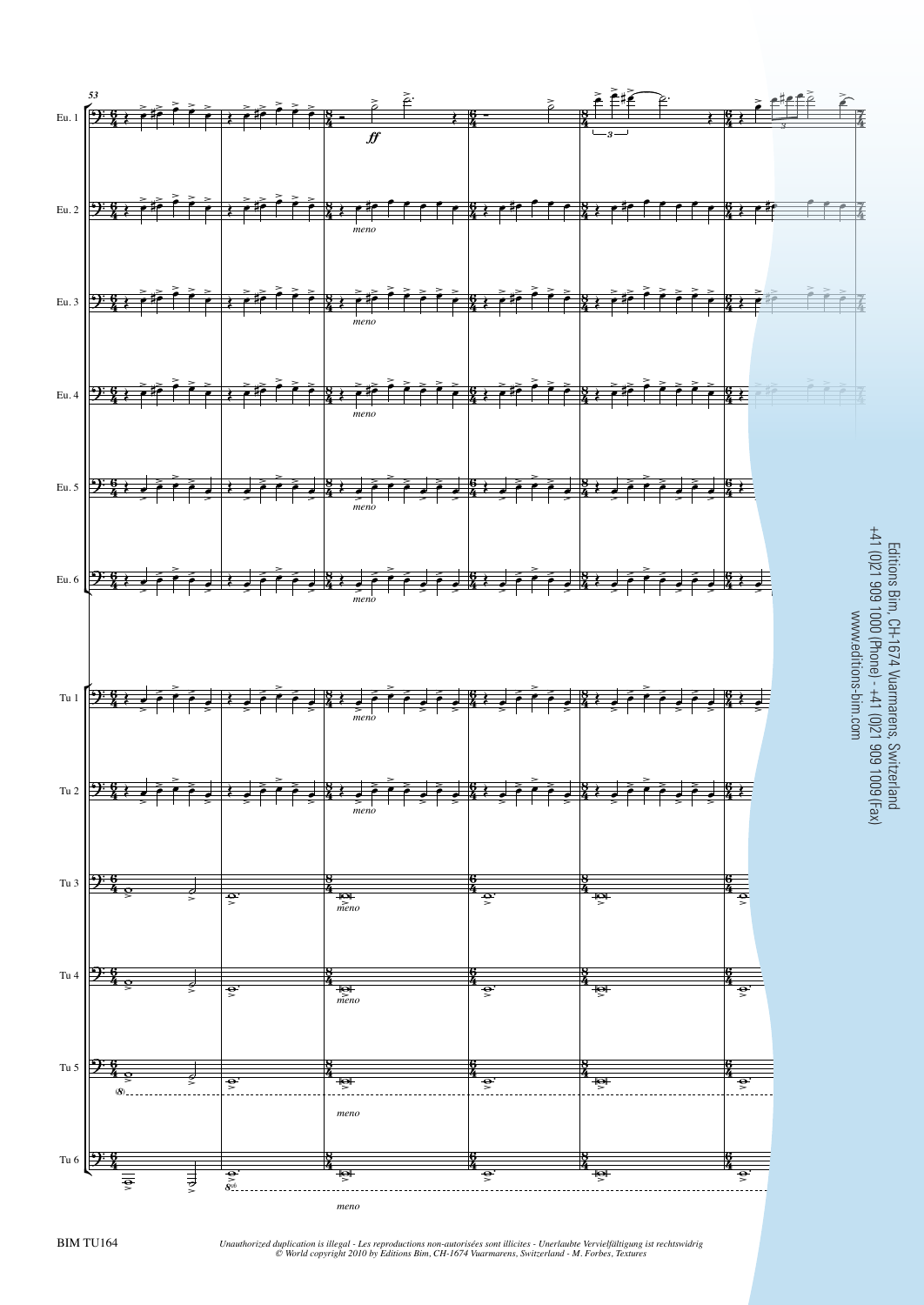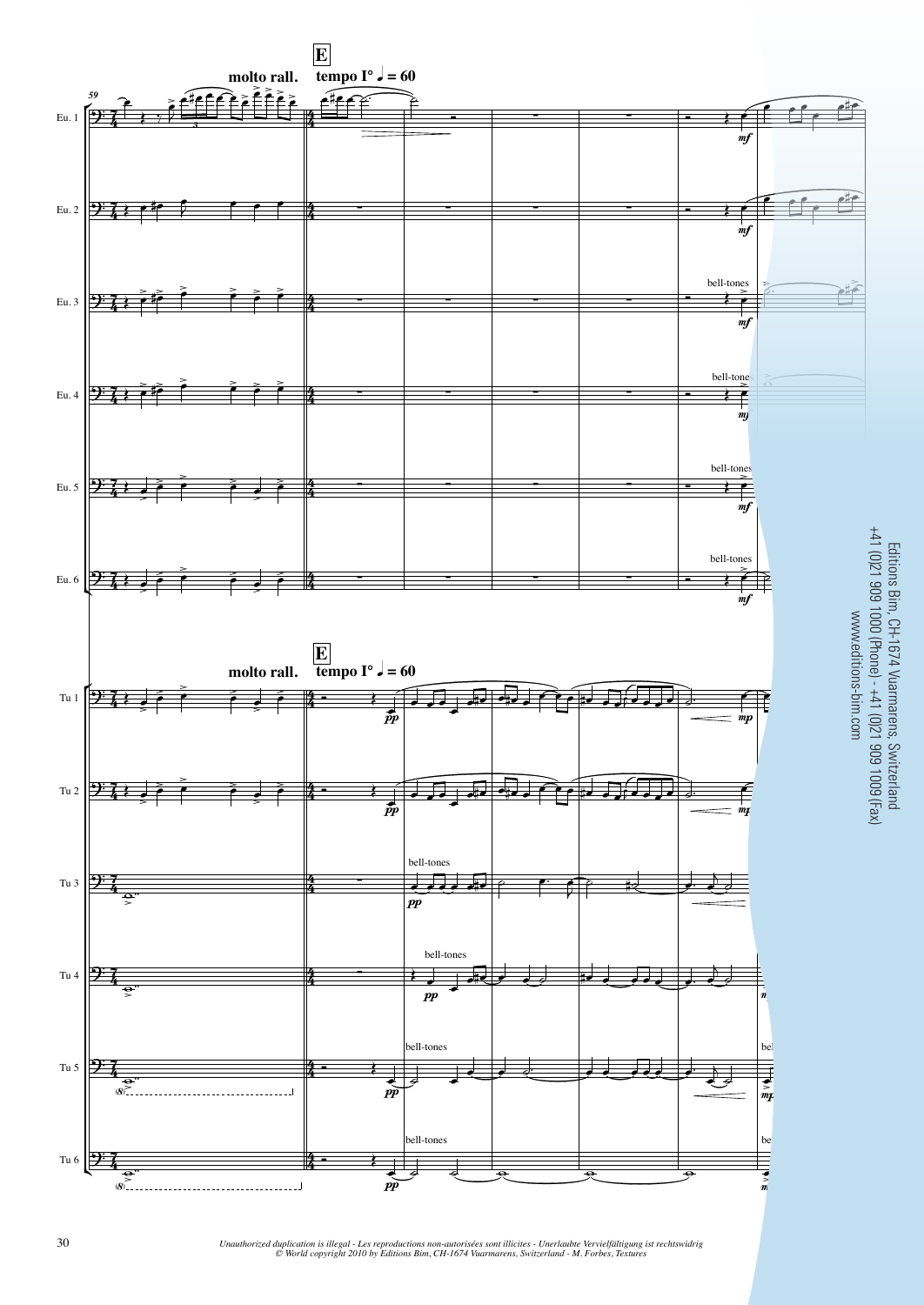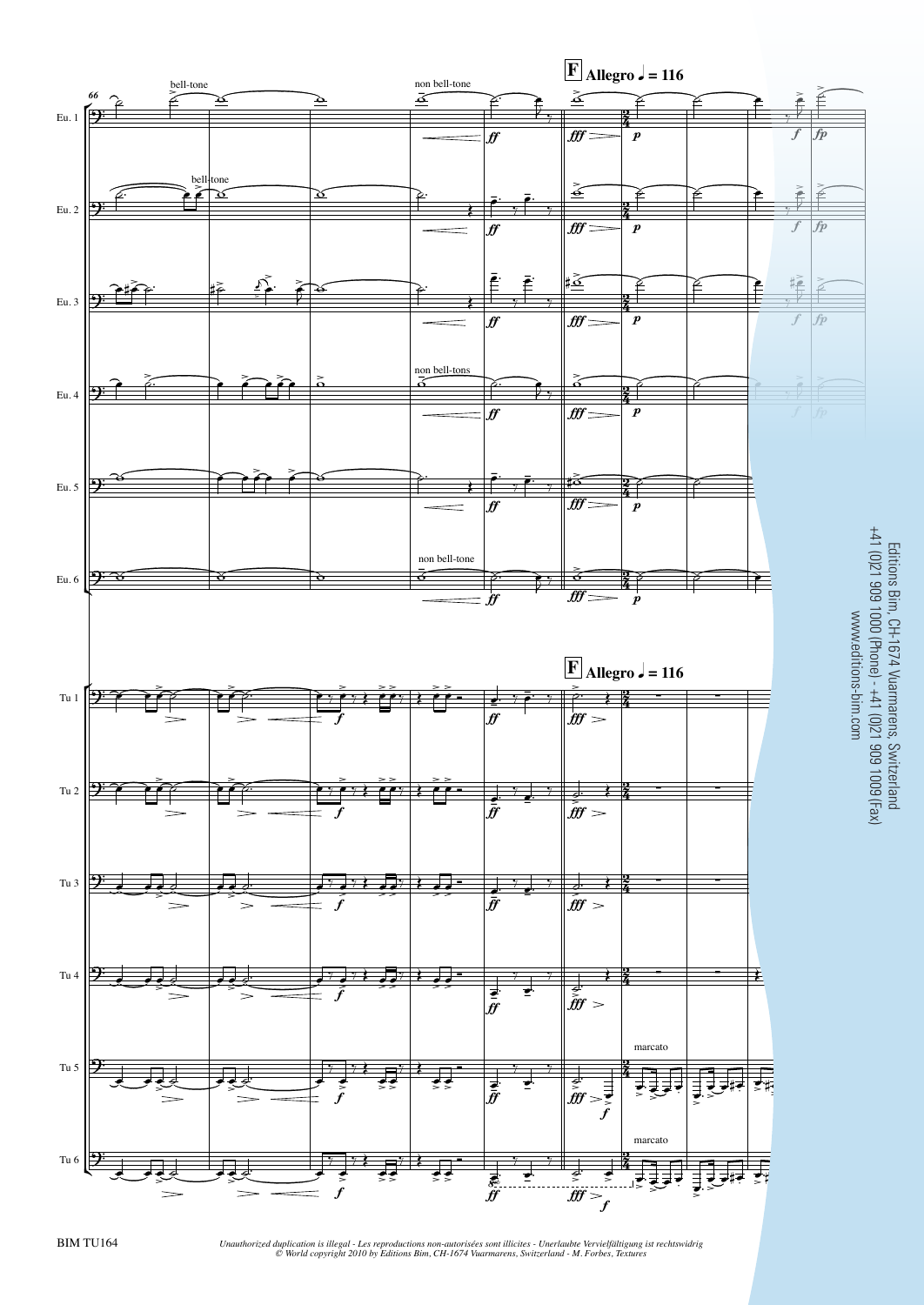## **III. Opaque**

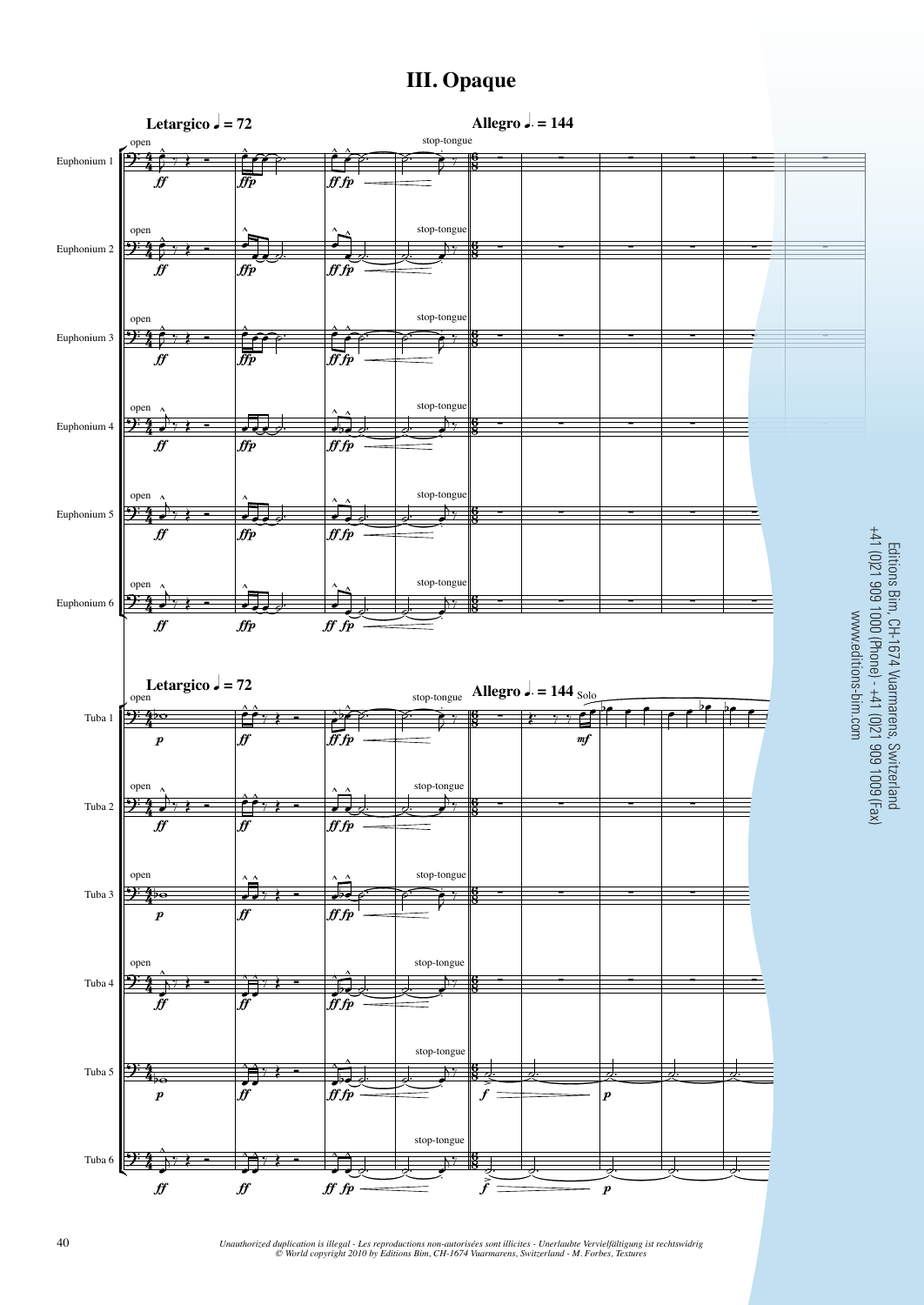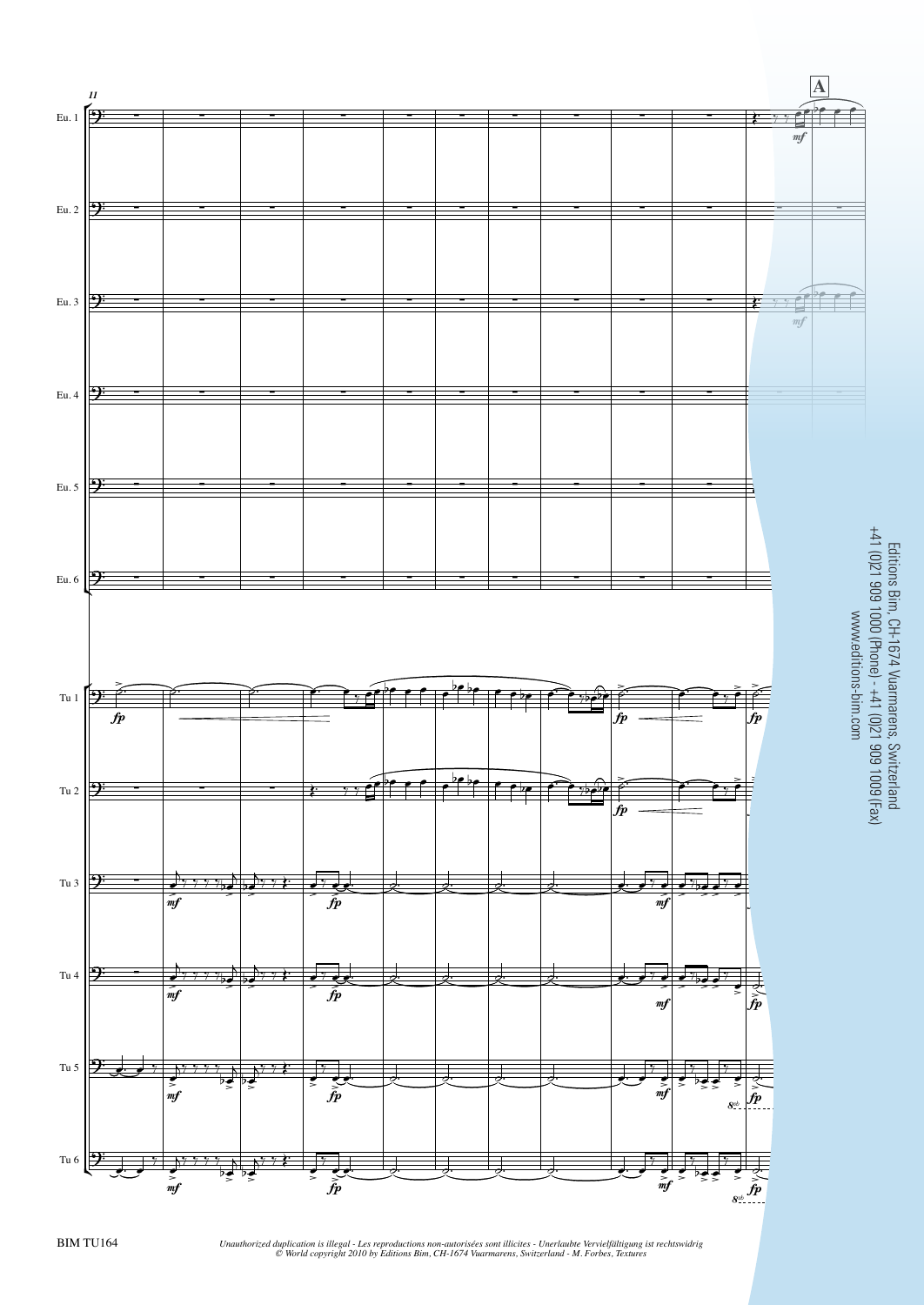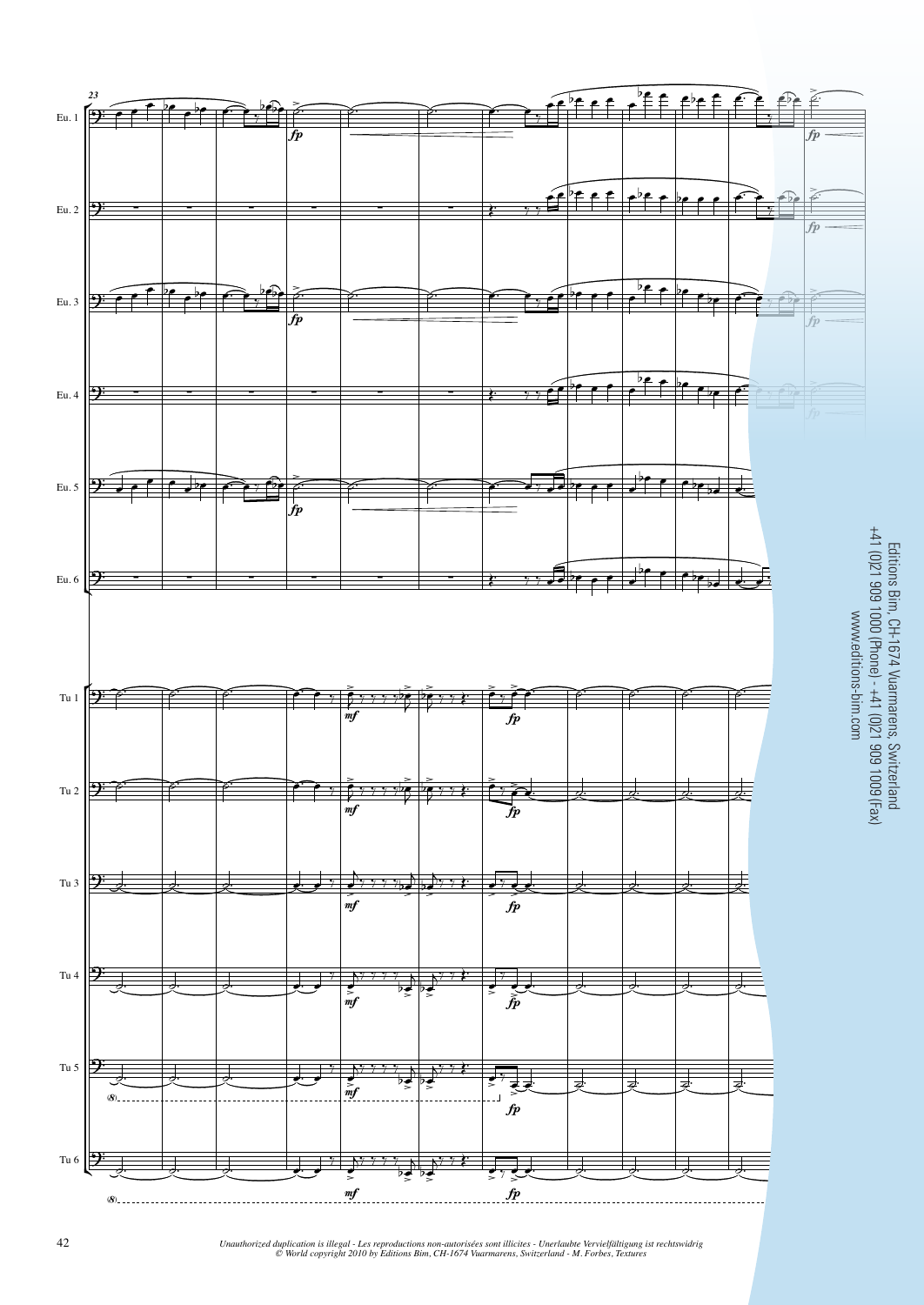

.<br>171 أراض<br>171 أراض

Unauthorized duplication is illegal - Les reproductions non-autorisées sont illicites - Unerlaubte Vervielfältigung ist rechtswidrig<br>© World copyright 2010 by Editions Bim, CH-1674 Vuarmarens, Switzerland - M. Forbes, Text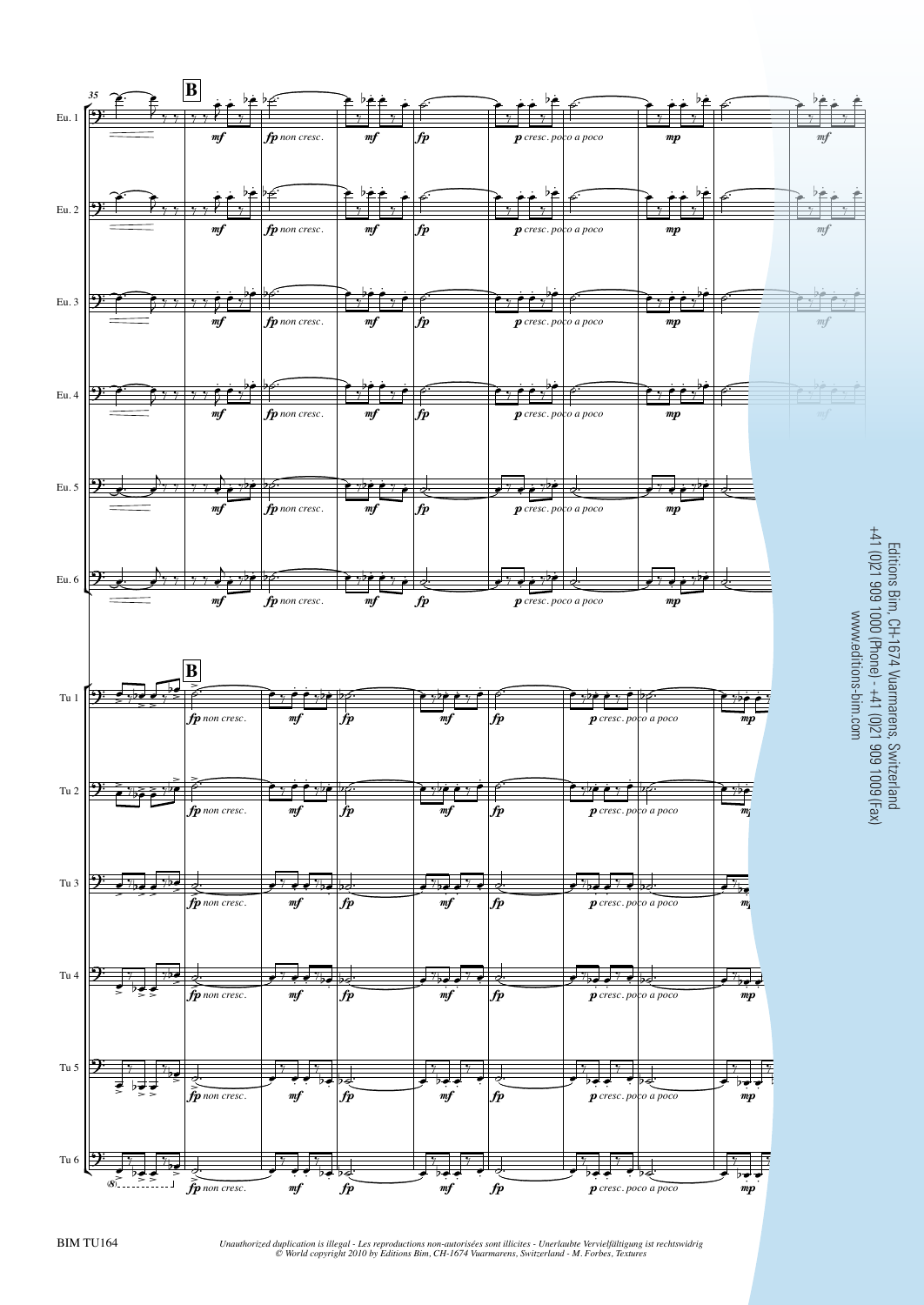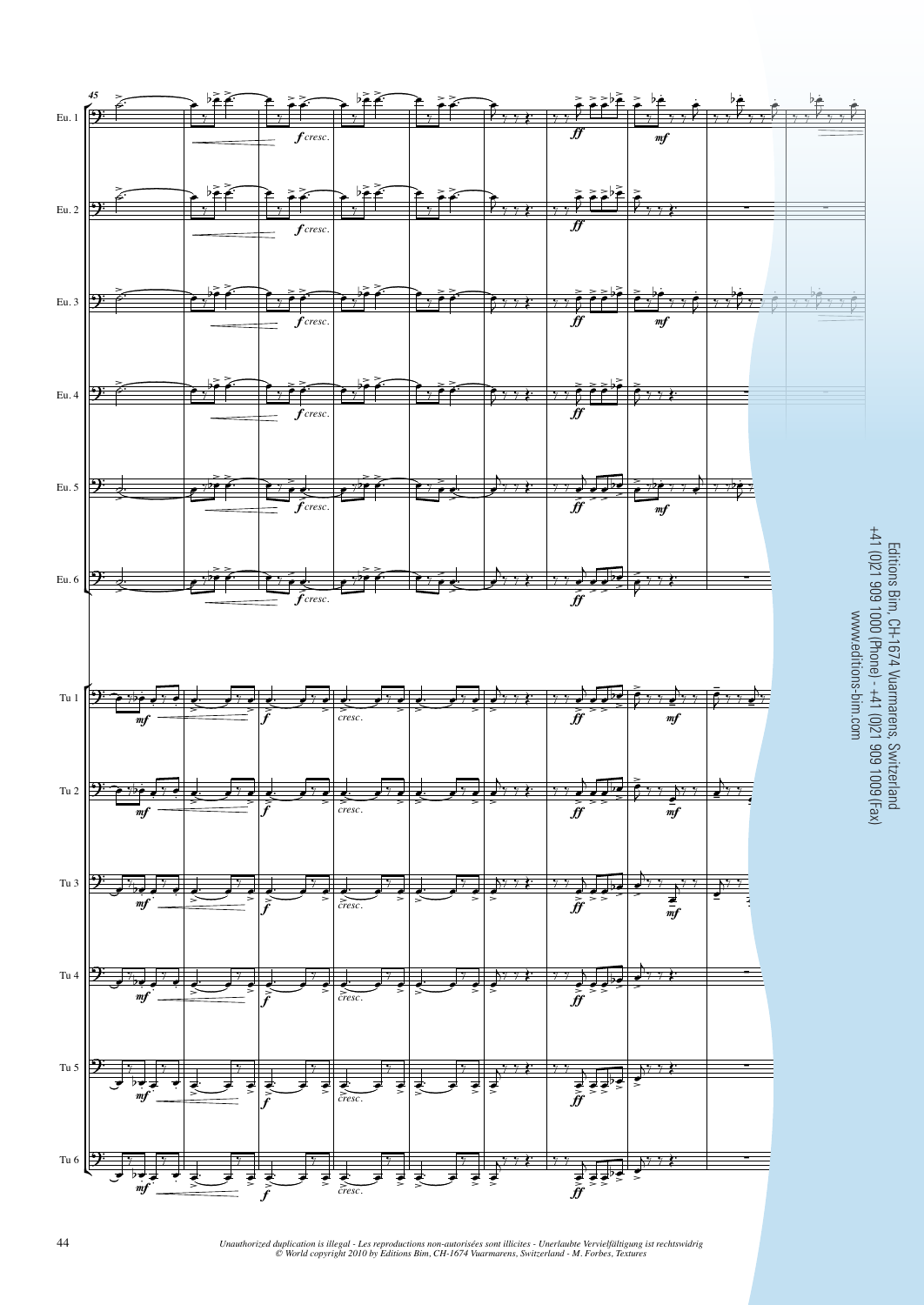

Unauthorized duplication is illegal - Les reproductions non-autorisées sont illicites - Unerlaubte Vervielfältigung ist rechtswidrig<br>© World copyright 2010 by Editions Bim, CH-1674 Vuarmarens, Switzerland - M. Forbes, Text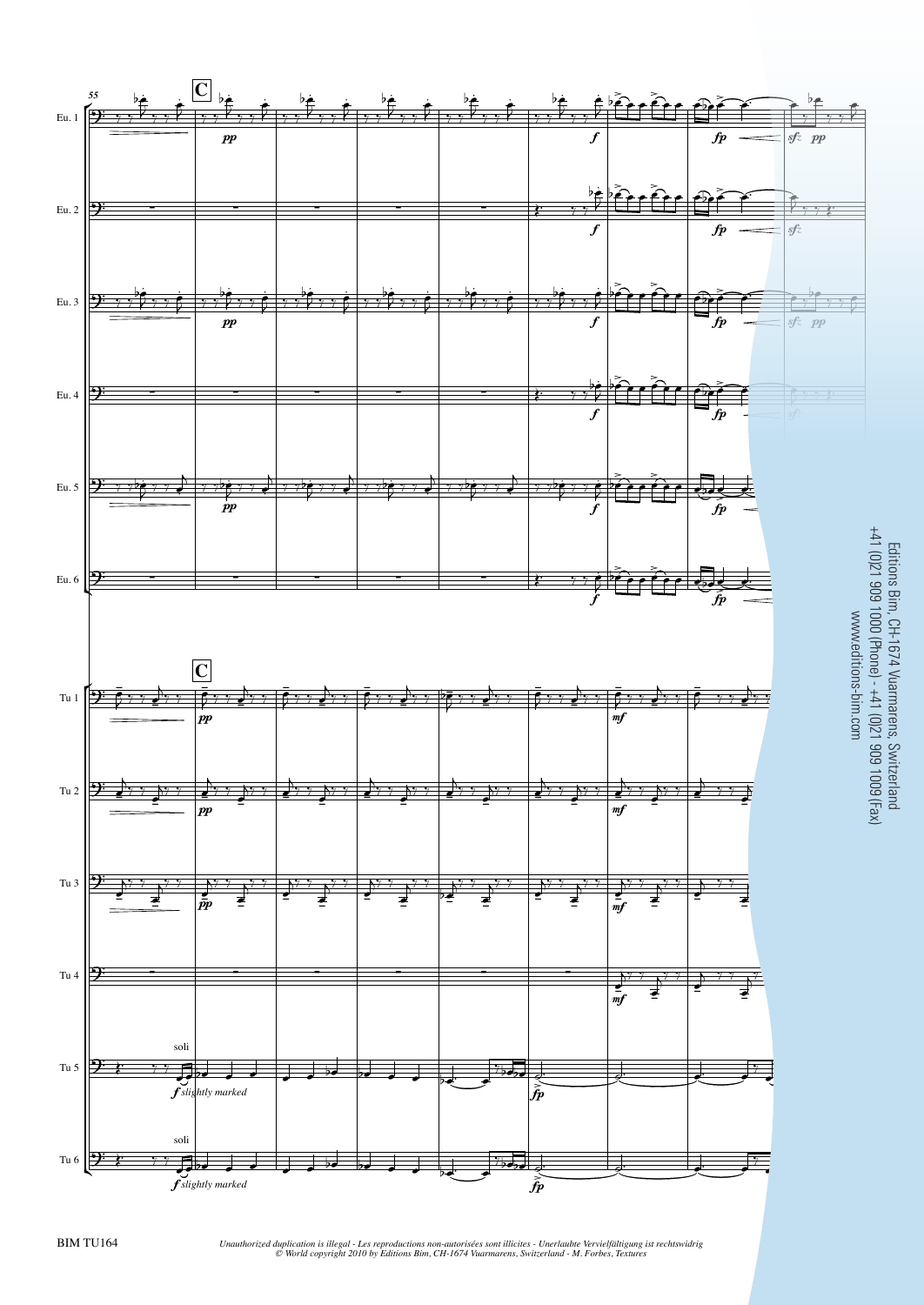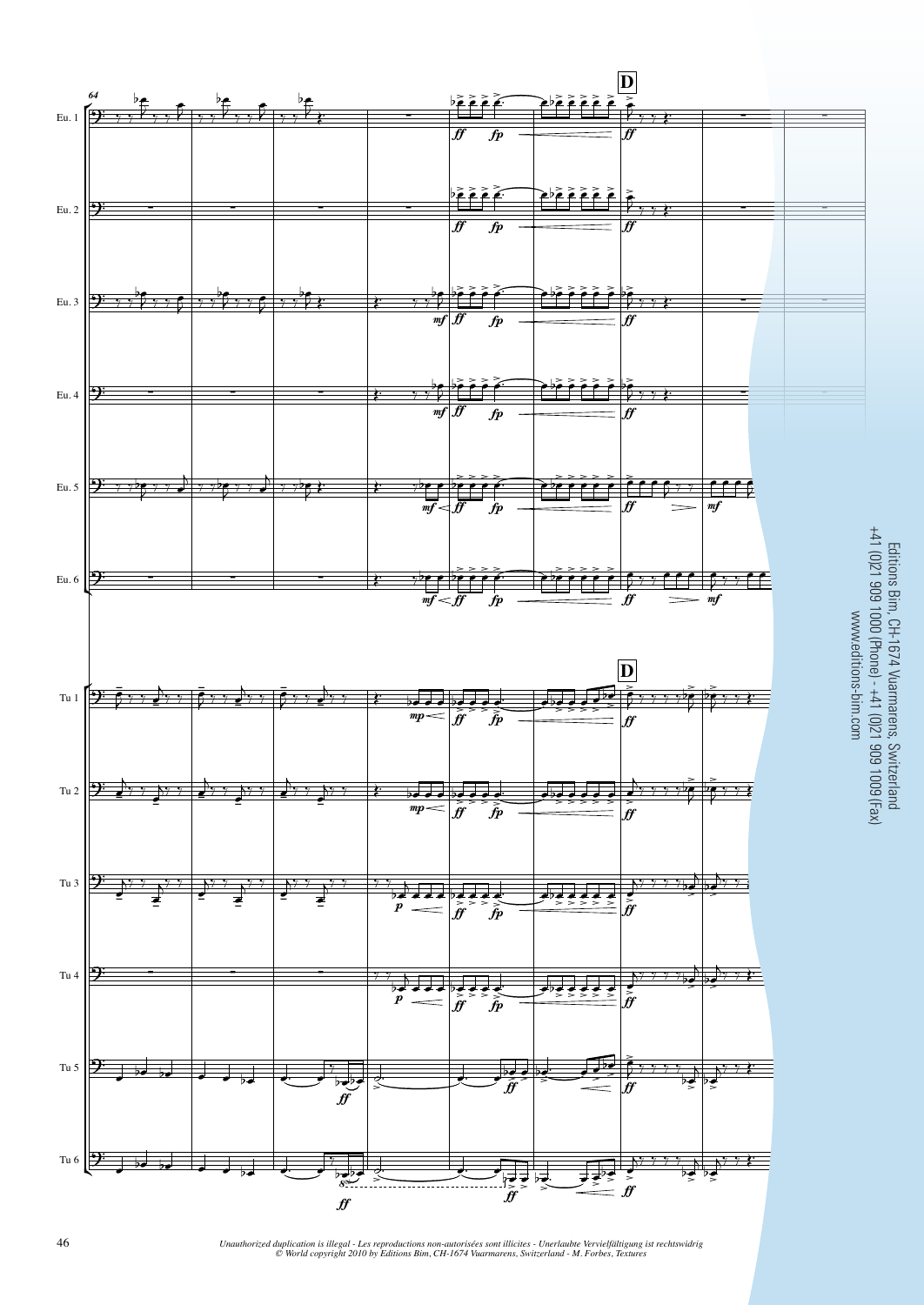

Unauthorized duplication is illegal - Les reproductions non-autorisées sont illicites - Unerlaubte Vervielfältigung ist rechtswidrig<br>© World copyright 2010 by Editions Bim, CH-1674 Vuarmarens, Switzerland - M. Forbes, Text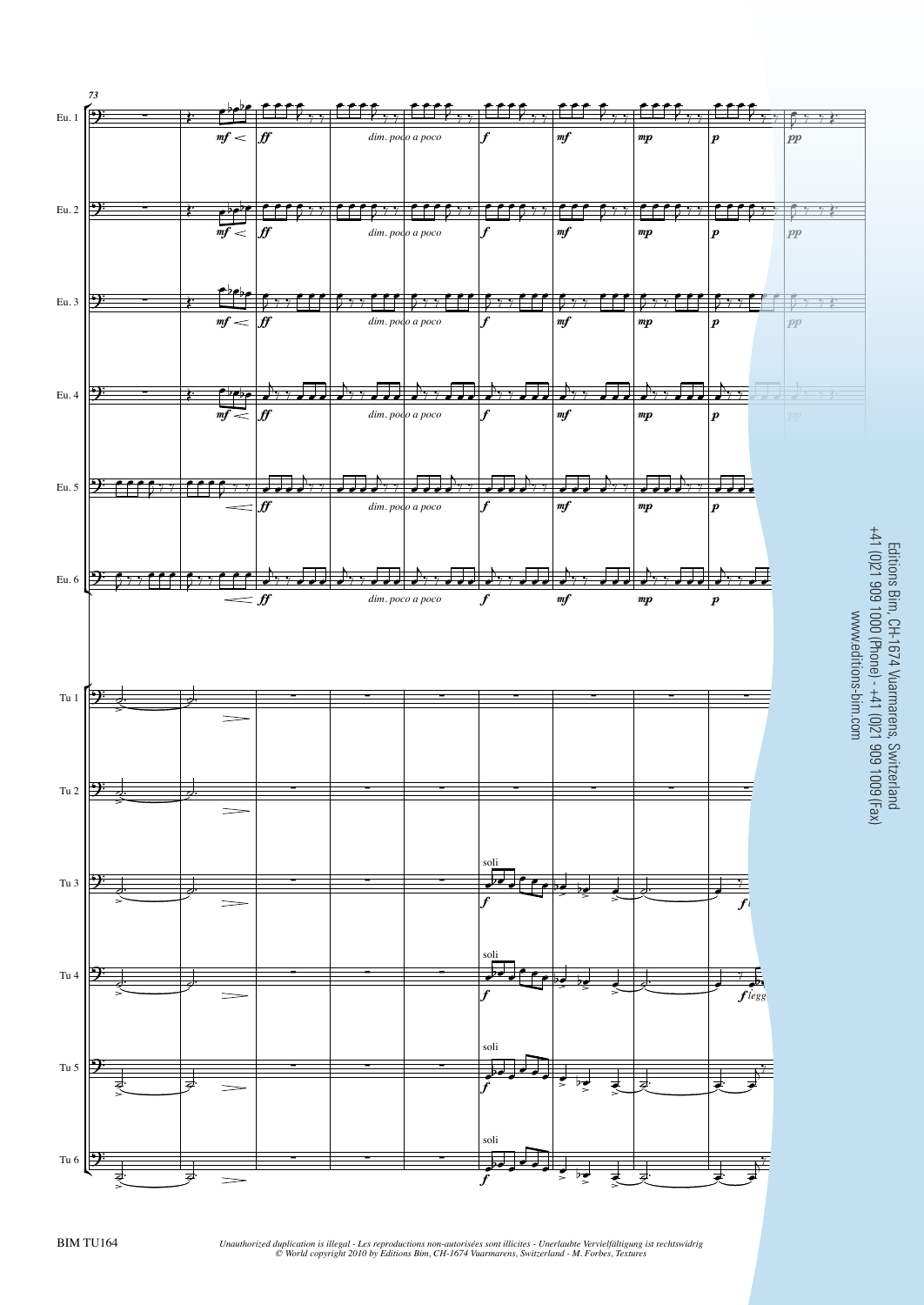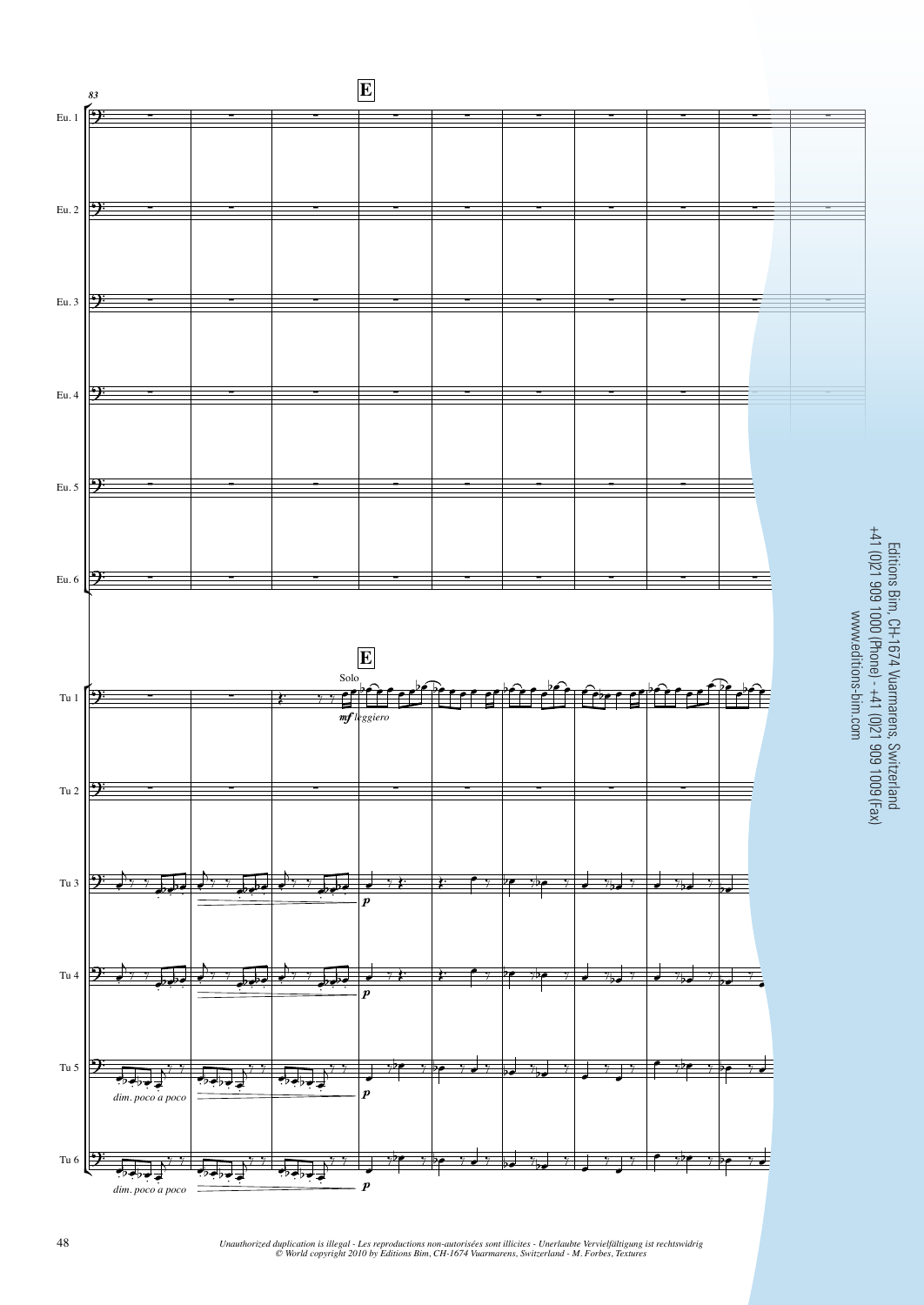

Unauthorized duplication is illegal - Les reproductions non-autorisées sont illicites - Unerlaubte Vervielfältigung ist rechtswidrig<br>© World copyright 2010 by Editions Bim, CH-1674 Vuarmarens, Switzerland - M. Forbes, Text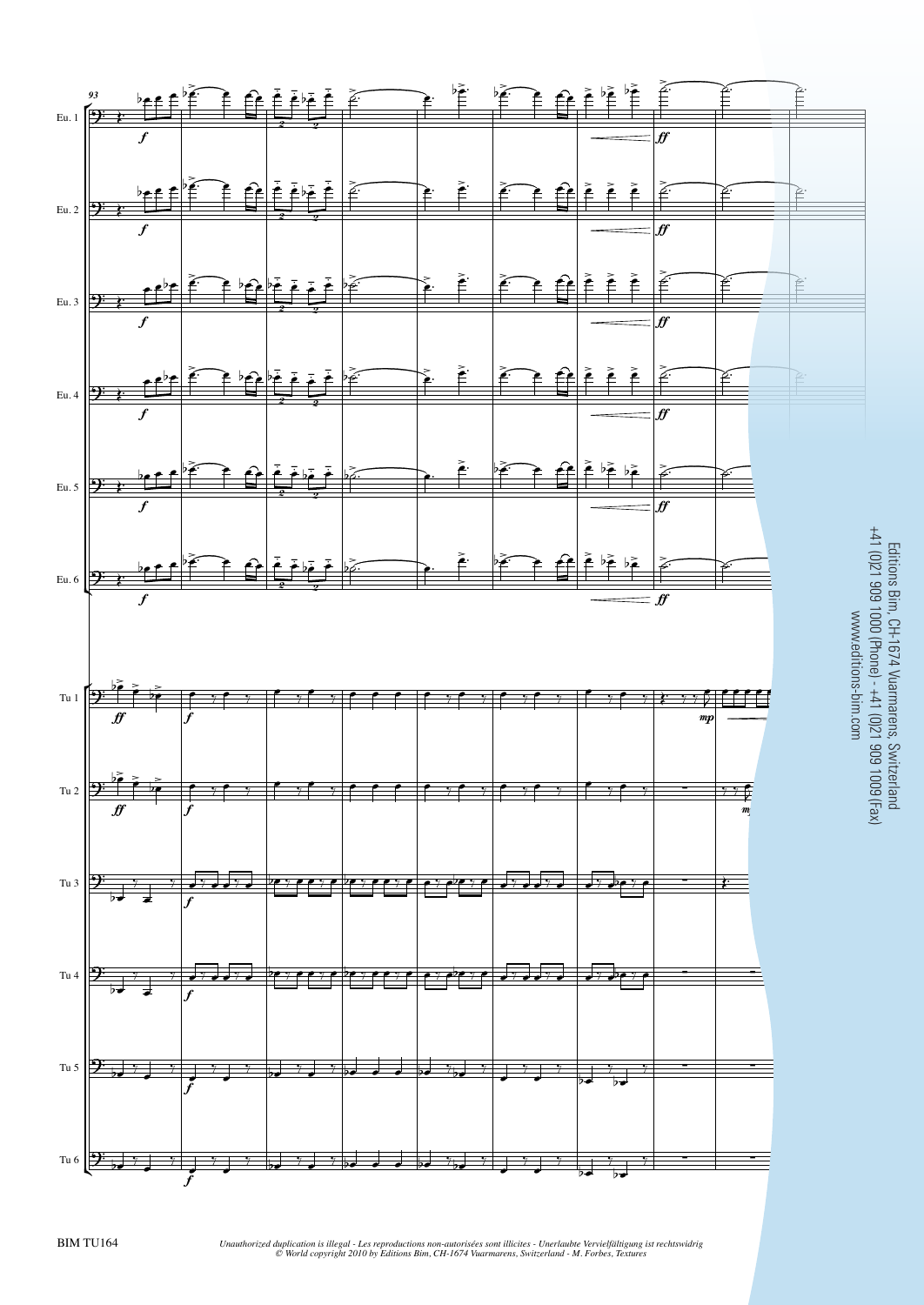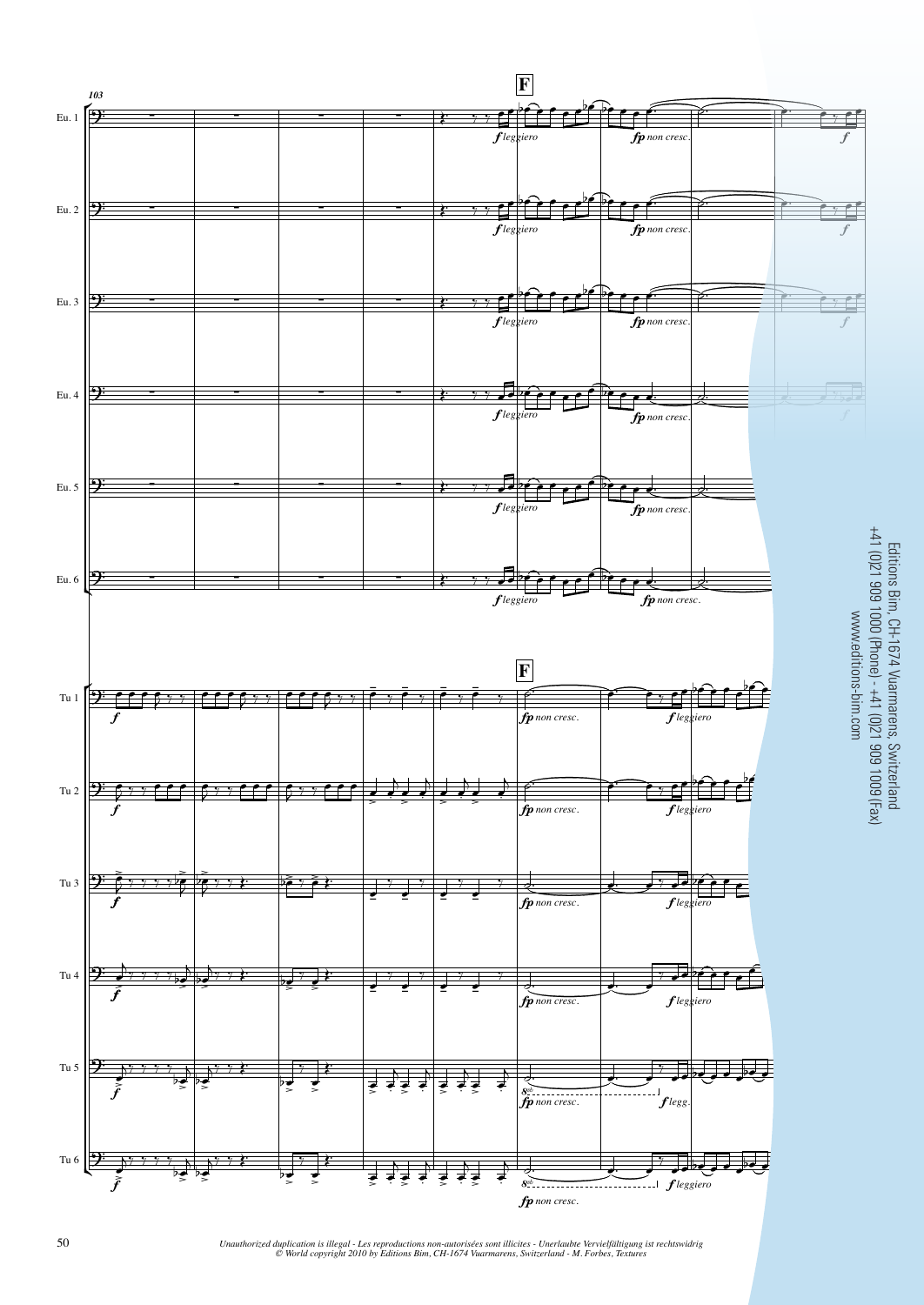

∑ं ‡ ≣